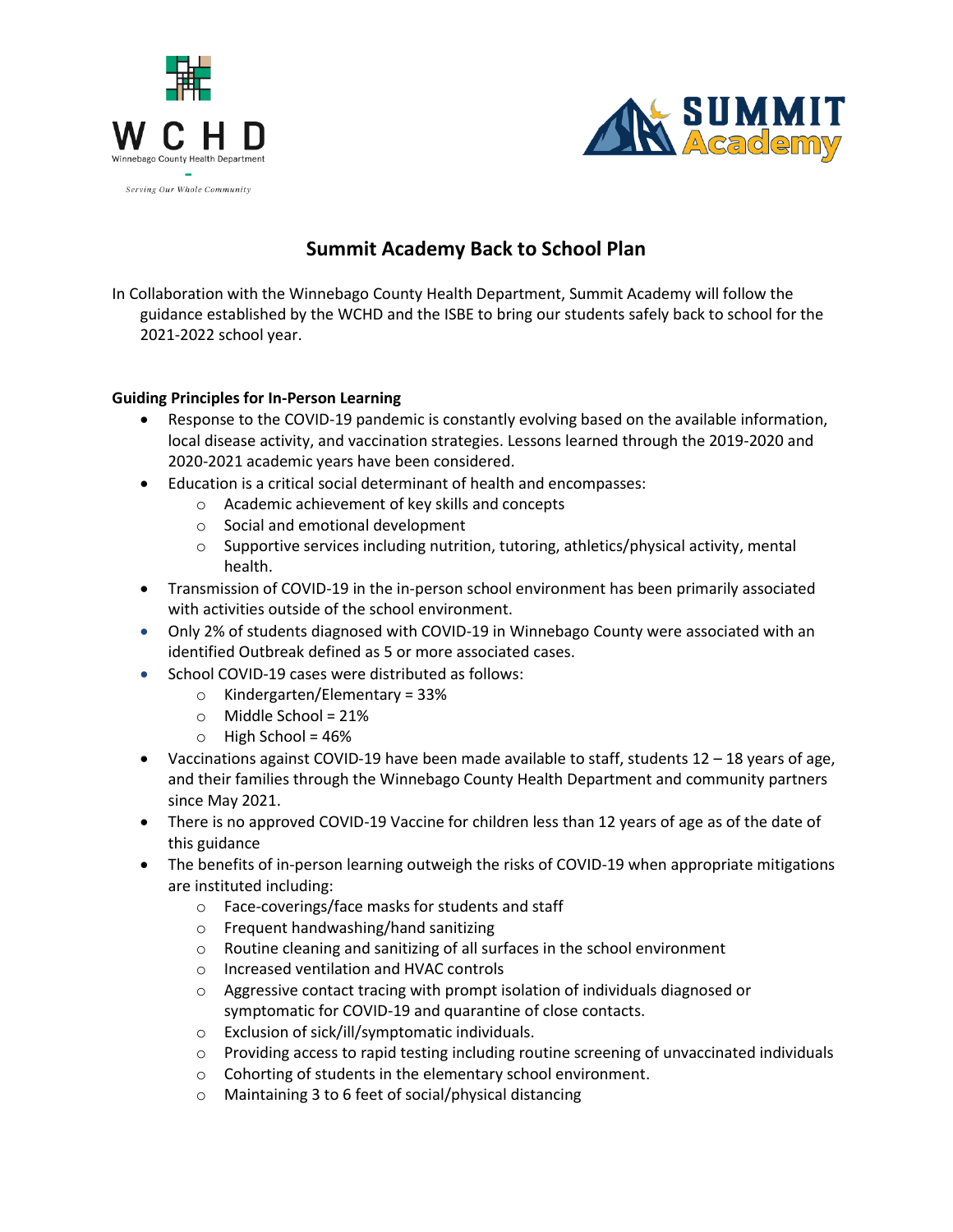



- o Vaccination of eligible individuals.
- School leadership in Winnebago County with support of the Winnebago County Health Department are committed to returning all students to in-person learning for the 2021-2022 School Year.
- Mitigations should be reviewed and revised throughout the school year to address changing community and school COVID-19 transmission and vaccination.
- Mitigations should be removed individually to allow for monitoring of the impact of the removal on transmission.
- Winnebago County Health Department will follow the guidance from the Illinois Department of Public Health and the Centers for Disease Control and Prevention.

### **Layering Mitigations**

- School leadership and governance will consider and institute mitigations that reduce the transmission of COVID-19.
- Individuals who are symptomatic for COVID-19 or any illness should stay home and not come into the school environment. individuals who are symptomatic for COVID-19 should be tested for COVID-19.
- Handwashing/hand sanitizing should continue throughout the day.
- To assist in the decision-making process, Winnebago County Health Department has assigned a relative value to each of the mitigations.
- School leadership and governance should select the mitigations that can be implemented and enforced at the local level and must total a relative value of 30 or more to be in conformance with recommended guidance from the Winnebago County Health Department.

| <b>Mitigation</b>                                                   | <b>Relative</b><br>Value | <b>Selected</b> |
|---------------------------------------------------------------------|--------------------------|-----------------|
| Masking of all students and staff                                   | 15                       |                 |
| Masking of unvaccinated students and staff                          | 10                       |                 |
| Vaccination rate of 70% or higher of eligible students and<br>staff | 25                       |                 |
| Maintaining 3 feet of social distancing                             | 5                        | 5               |
| Maintaining 6 feet of social distancing                             | 10                       |                 |
| Cohorting of students and associated staff                          | 5                        | 5               |
| <b>School associated Contact Tracing Team</b>                       | 10                       | 10              |
| Weekly testing (screening) of unvaccinated staff and<br>students    | 5                        | 5               |
| HVAC System complies with ASHRAE guidance                           | 5                        | 5               |
| <b>Total to Equal 30 or more</b>                                    |                          | 30              |

 Regardless of selected mitigations, masks must be worn on school buses and other public transportation systems.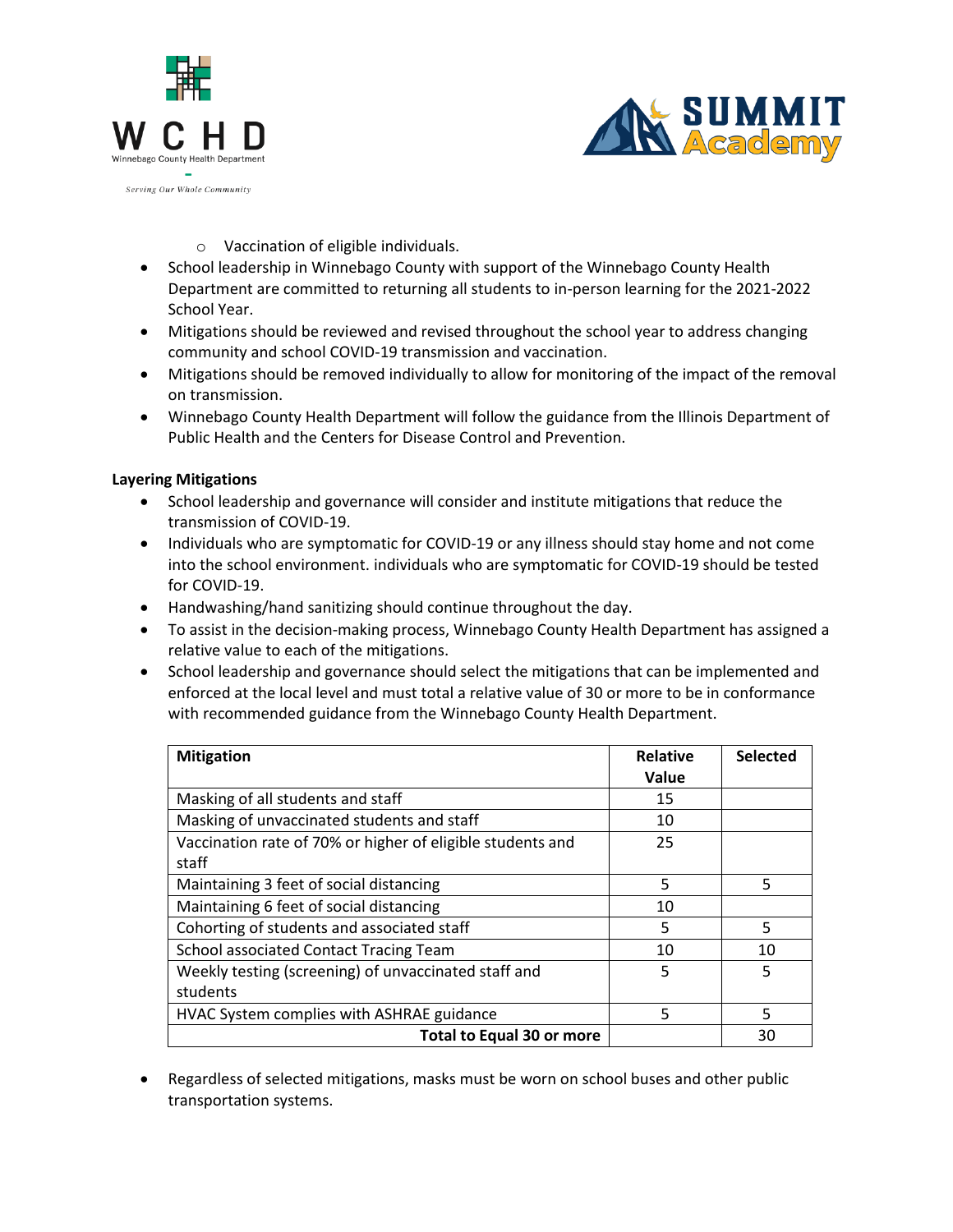



- Schools should submit their layered mitigation strategies to the Winnebago County Health Department prior to the start of the 2021-2022 school year.
- The layered mitigation strategies should be communicated to families of students and posted on school websites for transparency.
- Winnebago County Health Department will determine quarantine timeframes based on mitigations in place in the school setting.
- Plans for remote learning must be in place to support isolation and quarantine.
- Additional mitigations may be instituted by the Winnebago County Health Department in response to outbreaks and/or increased community transmission.

## **Extracurricular Activities**

- Travel guidance may be issued by the Winnebago County Health Department depending on international, national, state, and regional metrics.
- Outdoor sports with/without spectators pose the least amount of risk for transmission of COVID-19 among unvaccinated individuals.
- Indoor sports with or without spectators pose the greatest risk for transmission of COVID-19 among unvaccinated individuals. Schools may want to consider capacity limits or seating arrangement that increase social/physical distancing.
- Additional guidance may be issued depending on individual school, community, and/or regional COVID-19 metrics.

#### **References**

*American Academy of Pediatrics COVID-19 Guidance for Safe Schools.*  [https://services.aap.org/en/pages/2019-novel-coronavirus-covid-19-infections/clinical-guidance/covid-](https://services.aap.org/en/pages/2019-novel-coronavirus-covid-19-infections/clinical-guidance/covid-19-planning-considerations-return-to-in-person-education-in-schools/)[19-planning-considerations-return-to-in-person-education-in-schools/.](https://services.aap.org/en/pages/2019-novel-coronavirus-covid-19-infections/clinical-guidance/covid-19-planning-considerations-return-to-in-person-education-in-schools/)

*COVID-19 and learning loss-disparities grow and students need help.*  [https://www.mckinsey.com/industries/public-and-social-sector/our-insights/covid-19-and-learning-loss](https://www.mckinsey.com/industries/public-and-social-sector/our-insights/covid-19-and-learning-loss-disparities-grow-and-students-need-help)[disparities-grow-and-students-need-help#.](https://www.mckinsey.com/industries/public-and-social-sector/our-insights/covid-19-and-learning-loss-disparities-grow-and-students-need-help)

*Guidance for COVID-19 Prevention in I-12 Schools.* [https://www.cdc.gov/coronavirus/2019](https://www.cdc.gov/coronavirus/2019-ncov/community/schools-childcare/k-12-guidance.html) [ncov/community/schools-childcare/k-12-guidance.html.](https://www.cdc.gov/coronavirus/2019-ncov/community/schools-childcare/k-12-guidance.html)

*Science Brief: Transmission of SARS-CoV-2 in K-12 Schools*. [https://www.cdc.gov/coronavirus/2019](https://www.cdc.gov/coronavirus/2019-ncov/science/science-briefs%20/transmission_k_12_schools.html) [ncov/science/science-briefs /transmission\\_k\\_12\\_schools.html.](https://www.cdc.gov/coronavirus/2019-ncov/science/science-briefs%20/transmission_k_12_schools.html)

*Illinois Department of Public Health. School Guidance.* [https://www.dph.illinois.gov/covid19/community](https://www.dph.illinois.gov/covid19/community-guidance/school-guidance)[guidance/school-guidance.](https://www.dph.illinois.gov/covid19/community-guidance/school-guidance)

*Illinois State Board of Education*. [https://www.isbe.net/coronavirus.](https://www.isbe.net/coronavirus)